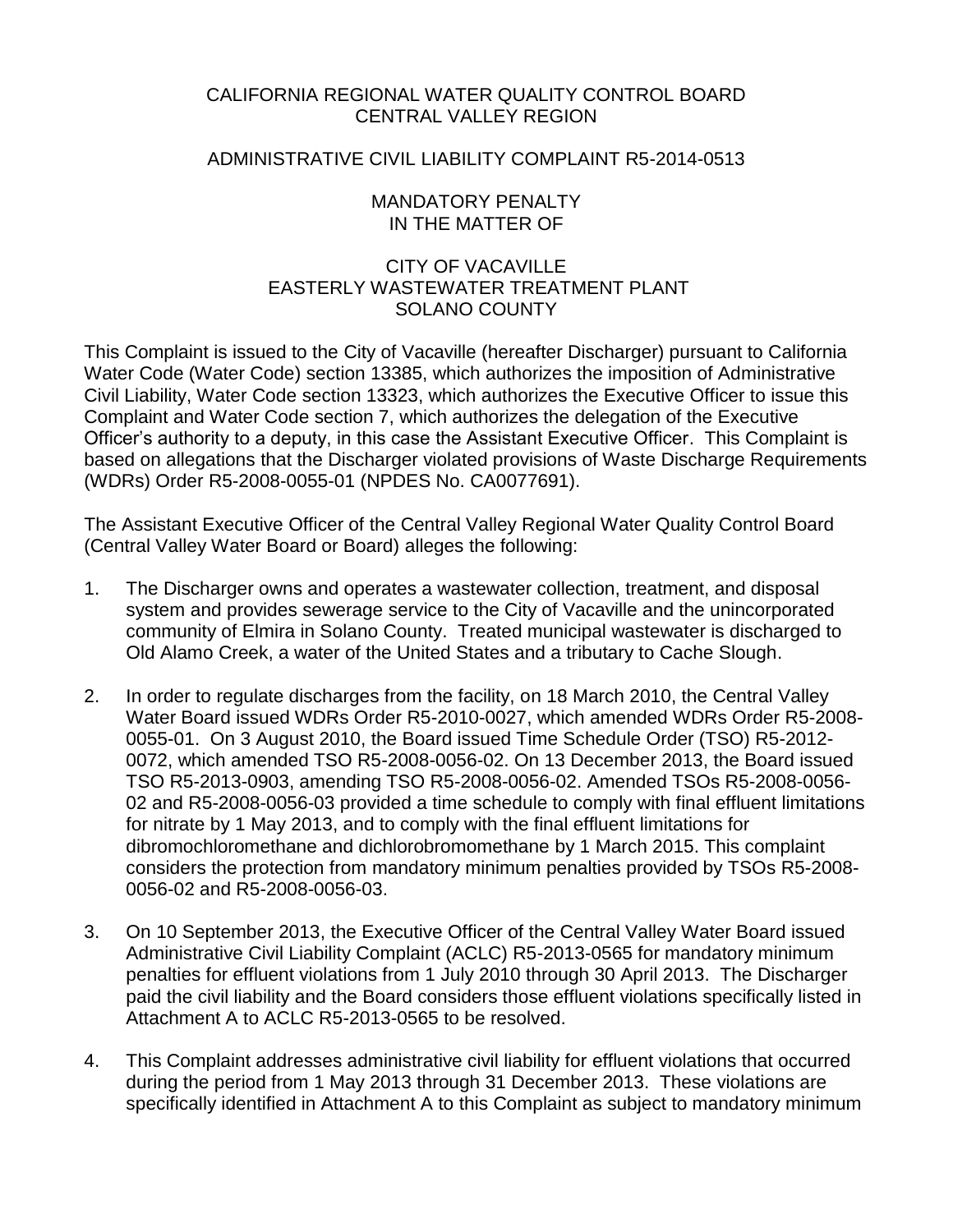penalties. Attachment A to this Complaint is attached hereto and incorporated herein by this reference.

5. On 6 January 2014, Central Valley Water Board staff issued the Discharger a draft Record of Violations for the period 1 May 2013 through 31 October 2013. The Discharger responded on 5 February 2014 and acknowledged six of the violations but questioned the validity of the dibromochloromethane exceedance on 14 September 2013. The Discharger contends that the samples taken on 14/16 September 2013 were follow-up samples taken as a result of a "single operational upset" occurring on 14 September 2013 and therefore should not be subject to MMPs.

Board staff reviewed whether there was a single operational upset as defined in Water Code section 13385 (f)(2)(A). Per US EPA guidance and the State Water Board Enforcement Policy, a "single operational upset" is "an exceptional incident which causes simultaneous, unintentional, unknowing (not the result of a knowing act or omission), temporary noncompliance with more than one Clean Water Act effluent discharge pollutant parameter." According to the Dischargers incident report dated 16 September 2013, the plant shutdown events are related to construction of tertiary treatment filtration facilities. Therefore, since the event was planned by the Discharger and the Discharger could have taken steps to ensure that the Facility shutdown was managed in such a way as to prevent the violations, the event is not an exceptional incident causing simultaneous, unintentional, and unknowing temporary noncompliance. Therefore, the violations do not meet the definition of a single operational upset and Board staff continues to allege the violations in Attachment A of the Complaint. In addition, Board staff extended the period of record through 31 December 2013 and found no additional violations subject to MMPs.

6. Water Code section 13385(h) and (i) require assessment of mandatory penalties and state, in part, the following:

Water Code section 13385(h)(1) states:

Notwithstanding any other provision of this division, and except as provided in subdivisions (j), (k), and (l), a mandatory minimum penalty of three thousand dollars (\$3,000) shall be assessed for each serious violation.

Water Code section 13385 (h)(2) states:

For the purposes of this section, a "serious violation" means any waste discharge that violates the effluent limitations contained in the applicable waste discharge requirements for a Group II pollutant, as specified in Appendix A to Section 123.45 of Title 40 of the Code of Federal Regulations, by 20 percent or more or for a Group I pollutant, as specified in Appendix A to Section 123.45 of Title 40 of the Code of Federal Regulations, by 40 percent or more.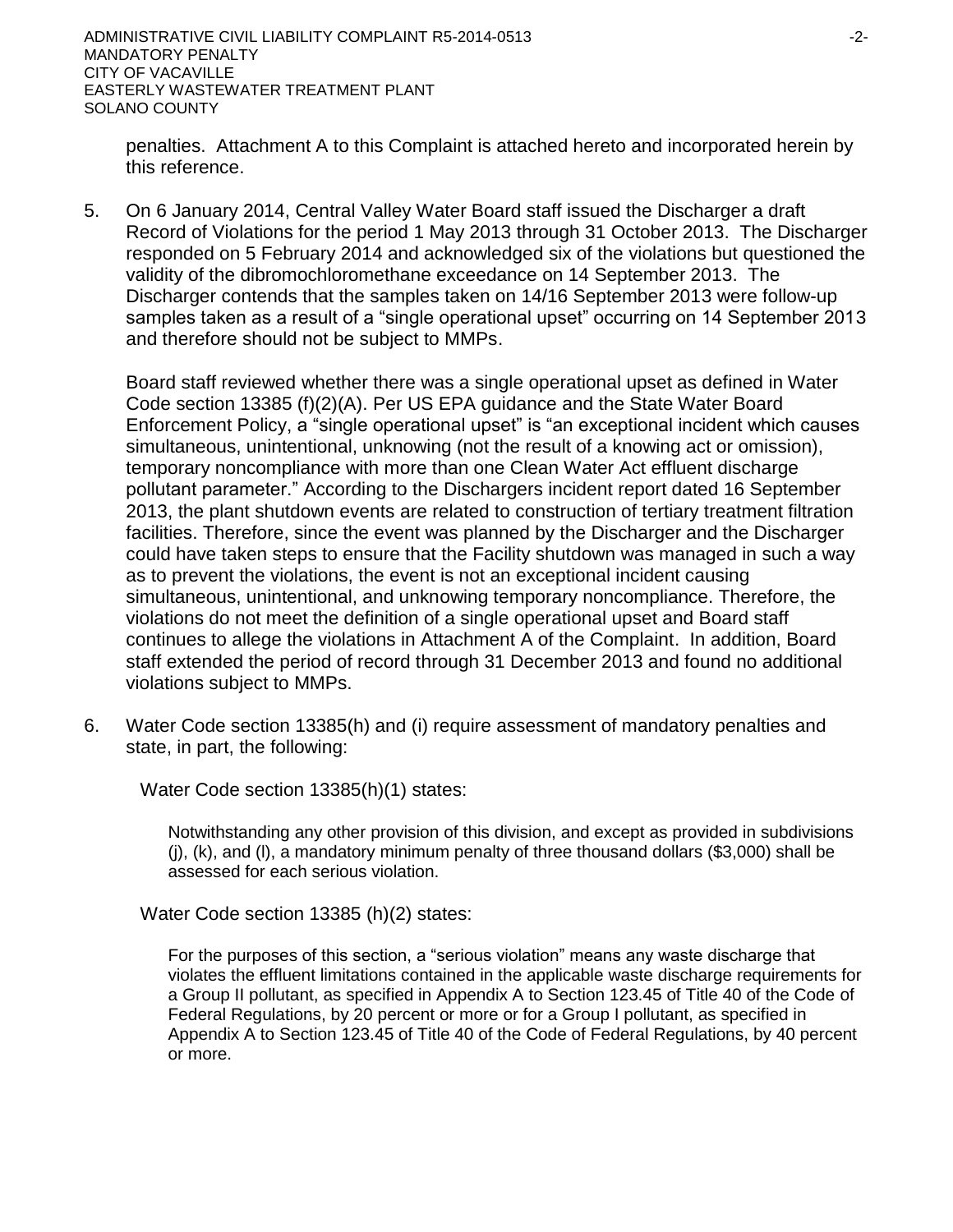Water Code section 13385 subdivision (i)(1) states, in part:

Notwithstanding any other provision of this division, and except as provided in subdivisions  $(i)$ ,  $(k)$ , and  $(l)$ , a mandatory minimum penalty of three thousand dollars (\$3,000) shall be assessed for each violation whenever the person does any of the following four or more times in any period of six consecutive months, except that the requirement to assess the mandatory minimum penalty shall not be applicable to the first three violations:

- A) Violates a waste discharge requirement effluent limitation.
- B) Fails to file a report pursuant to Section 13260.
- C) Files an incomplete report pursuant to Section 13260.
- D) Violates a toxicity effluent limitation contained in the applicable waste discharge requirements where the waste discharge requirements do not contain pollutant-specific effluent limitations for toxic pollutants.
- 7. Water Code section 13323 states, in part:

Any executive officer of a regional board may issue a complaint to any person on whom administrative civil liability may be imposed pursuant to this article. The complaint shall allege the act or failure to act that constitutes a violation of law, the provision authorizing civil liability to be imposed pursuant to this article, and the proposed civil liability.

8. Water Code section 13385(j) exempts certain violations from the mandatory minimum penalties, and states, in relevant part:

Subdivisions (h) and (i) do not apply to any of the following:

- 3) A violation of an effluent limitation where the waste discharge is in compliance with either a cease and desist order issued pursuant to Section 13301 or a time schedule order issued pursuant to Section 13300 or 13308 if all of the following requirements are met:
	- C) The regional board establishes a time schedule for bringing the waste discharge into compliance with the effluent limitation that is as short as possible….For the purposes of this subdivision, the time schedule may not exceed five years in length …. The interim requirements shall include both of the following:
		- i) Effluent limitations for the pollutant or pollutants of concern.
		- ii) Actions and milestones leading to compliance with the effluent limitation.
- 9. TSO R5-2006-0056-02 contains interim effluent limitations for chlorodibromomethane and dichlorobromomethane; however, as shown on Attachment A, the Discharger exceeded those interim effluent limits and therefore Water Code section 13385(j) does not exempt those particular violations from mandatory minimum penalties.
- 10. WDRs Order R5-2008-0055-01 Effluent Limitations IV.A.1., include, in part, the following effluent limitations:
	- b. The Discharger shall maintain compliance with the following effluent limitations from May 1 through October 31 when discharging to Old Alamo Creek…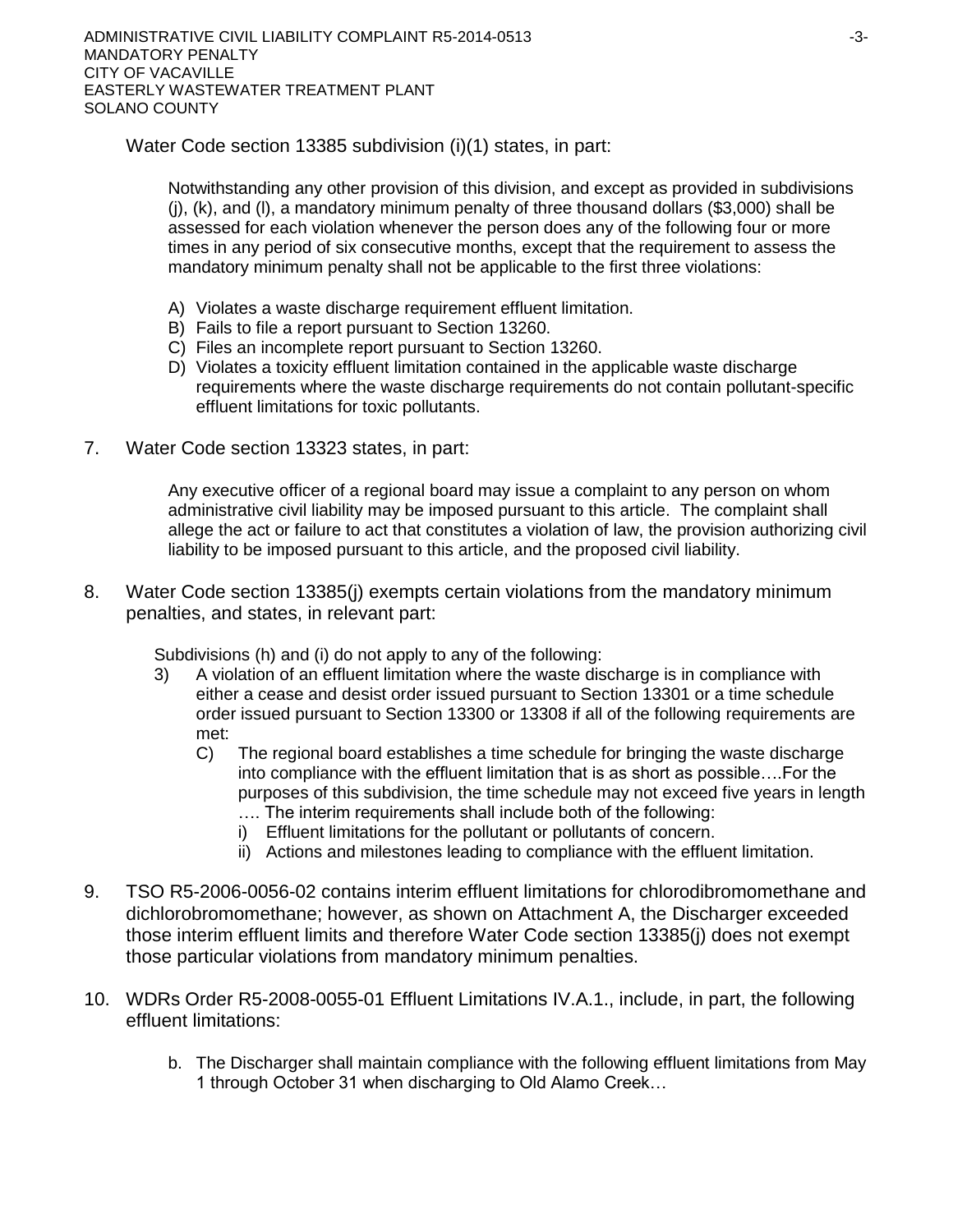#### **Final Effluent Limitations Discharge to Discharge Point 001**

|                                                                         |              | <b>Effluent Limitations</b> |                                |  |  |  |
|-------------------------------------------------------------------------|--------------|-----------------------------|--------------------------------|--|--|--|
| <b>Parameter</b>                                                        | <b>Units</b> | Average<br><b>Monthly</b>   | <b>Maximum</b><br><b>Daily</b> |  |  |  |
| Dichlorobromomethane                                                    | µg/L         | 0.63                        | 0.99                           |  |  |  |
| Chlorodibromomethane                                                    | µg/L         | 0.41                        | 0.86                           |  |  |  |
| Total Trihalomethanes <sup>2</sup><br>122<br>$\mu$ g/L                  |              |                             |                                |  |  |  |
| The total THMs concentration shall be the sum of bromoform, chloroform, |              |                             |                                |  |  |  |
| chlorodibromomethane, and dichlorobromomethane.                         |              |                             |                                |  |  |  |

- 11. TSO Order R5-2008-0056-02 includes, in part, the following effluent limitations:
	- 2. The following interim effluent limitations shall be effective immediately…

| <b>Parameter</b>            | <b>Maximum Daily</b><br><b>Effluent</b><br>Limitation |  |  |
|-----------------------------|-------------------------------------------------------|--|--|
| Dichlorobromomethane (µg/L) | 43                                                    |  |  |
| Chlorodibromomethane (µg/L) | 14                                                    |  |  |

- 12. According to the Discharger's self-monitoring reports, the Discharger committed six (6) serious Group II violations of the above effluent limitations contained in WDRs Order R5-2008-0055-01, as shown in Attachment A. These violations are defined as serious because measured concentrations of Group II constituents exceeded maximum prescribed levels in WDRs Order R5-2008-0055-01 by 20 percent or more. The mandatory minimum penalty for these serious violations is **eighteen thousand dollars (\$18,000)**.
- 13. According to the Discharger's self-monitoring reports, the Discharger committed one (1) non-serious violation of the above effluent limitations contained in Order R5-2008-0055- 01. This non-serious violation is subject to mandatory penalties under Water Code section 13385 subdivision (i)(1) because the violation was preceded by three or more similar violations within a six-month period. The mandatory minimum penalty for this nonserious violation is **three thousand dollars (\$3,000)**.
- 14. The total amount of the mandatory penalties assessed for the alleged effluent violations is **twenty-one thousand dollars (\$21,000).** As stated herein, a detailed list of the alleged effluent violations is included in Attachment A. This Complaint addresses administrative civil liability for violations that are specifically identified in Attachment A as subject to mandatory minimum penalties.
- 15. On 14 February 2014, the Executive Officer designated Andrew Altevogt, Assistant Executive Officer, as the Lead Prosecution Officer for all enforcement matters originating in the Rancho Cordova Office. The 14 February 2014 Delegation of Authority also authorizes Andrew Altevogt to issue Administrative Civil Liability Complaints.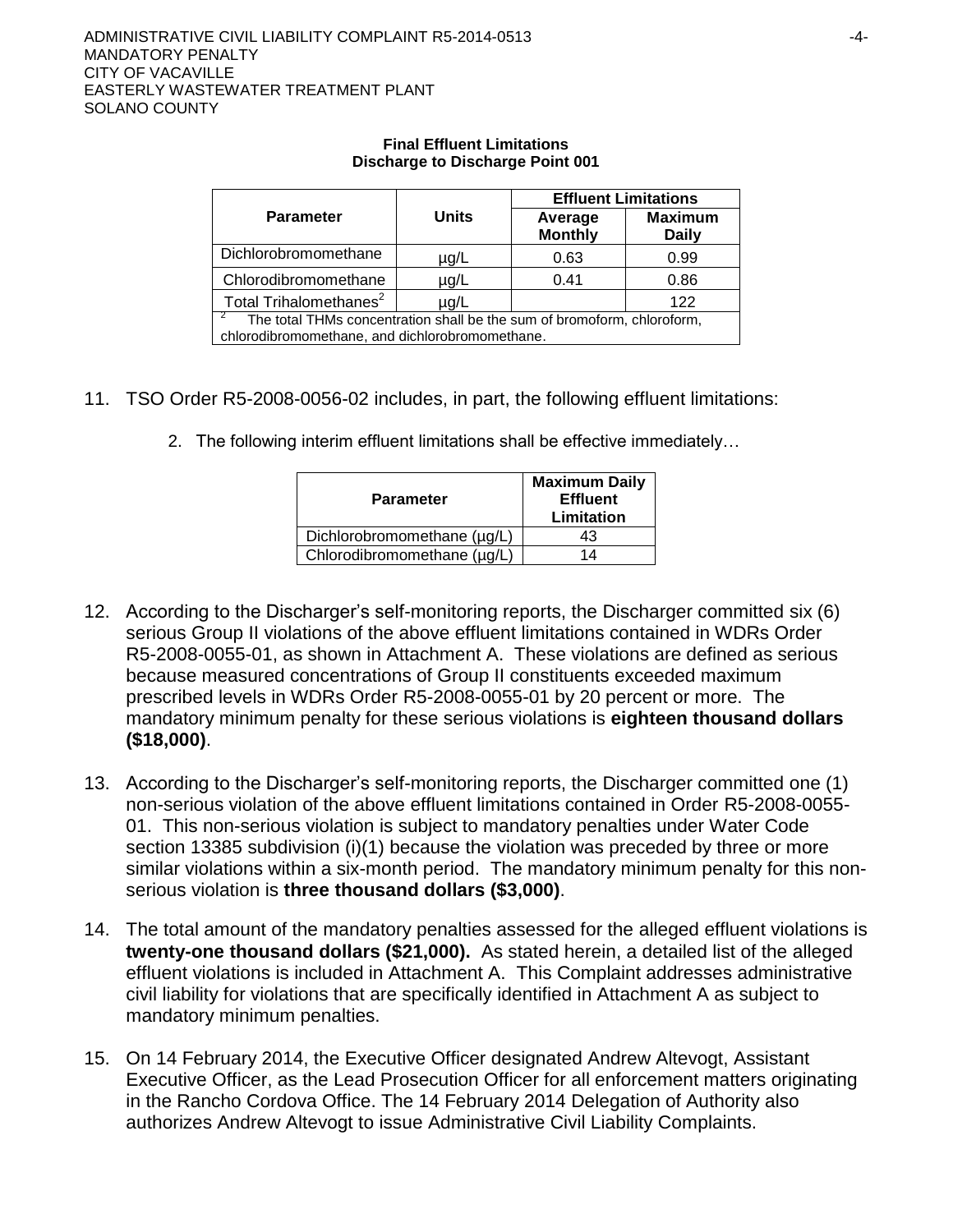16. Issuance of this Administrative Civil Liability Complaint to enforce Water Code Division 7, Chapter 5.5 is exempt from the provisions of the California Environmental Quality Act (Pub. Resources Code section 21000 et seq.), in accordance with California Code of Regulations, title 14, section 15321(a)(2).

# **CITY OF VACAVILLE IS HEREBY GIVEN NOTICE THAT:**

- 1. The Assistant Executive Officer of the Central Valley Water Board proposes that the Discharger be assessed an Administrative Civil Liability in the amount of **twenty-one thousand dollars (\$21,000)**.
- 2. A hearing on this matter will be held at the Central Valley Water Board meeting scheduled on **5/6 June 2014**, unless the Discharger does one of the following by **4 April 2014**:
	- a) Waives the hearing by completing the attached form (checking off the box next to Option 1) and returning it to the Central Valley Water Board. In addition, submits payment for the proposed civil liability of **twenty-one thousand dollars (\$21,000)** to the State Water Board with a copy of the check to the Central Valley Water Board; or
	- b) Requests to engage in settlement discussions by checking the box next to Option 2 on the attached form, and returning it to the Board along with a letter describing the issues to be discussed. The Central Valley Water Board must agree to the postponement; or
	- c) Requests to delay the hearing by checking off the box next to Option 3 on the attached form, and returning it to the Board along with a letter describing the proposed length of delay and the issues to be discussed. The Central Valley Water Board must agree to the postponement.
- 3. If a hearing on this matter is held, the Central Valley Water Board will consider whether to affirm, reject, or modify the proposed Administrative Civil Liability, or whether to refer the matter to the Attorney General for recovery of judicial civil liability.
- 4. If this matter proceeds to hearing, the Assistant Executive Officer reserves the right to amend the proposed amount of civil liability to conform to the evidence presented, including but not limited to, increasing the proposed amount to account for the costs of enforcement (including staff, legal and expert witness costs) incurred after the date of the issuance of this Complaint through completion of the hearing.

ANDREW ALTEVOGT, Assistant Executive Officer

7 March 2014 DATE

Attachment A: Record of Violations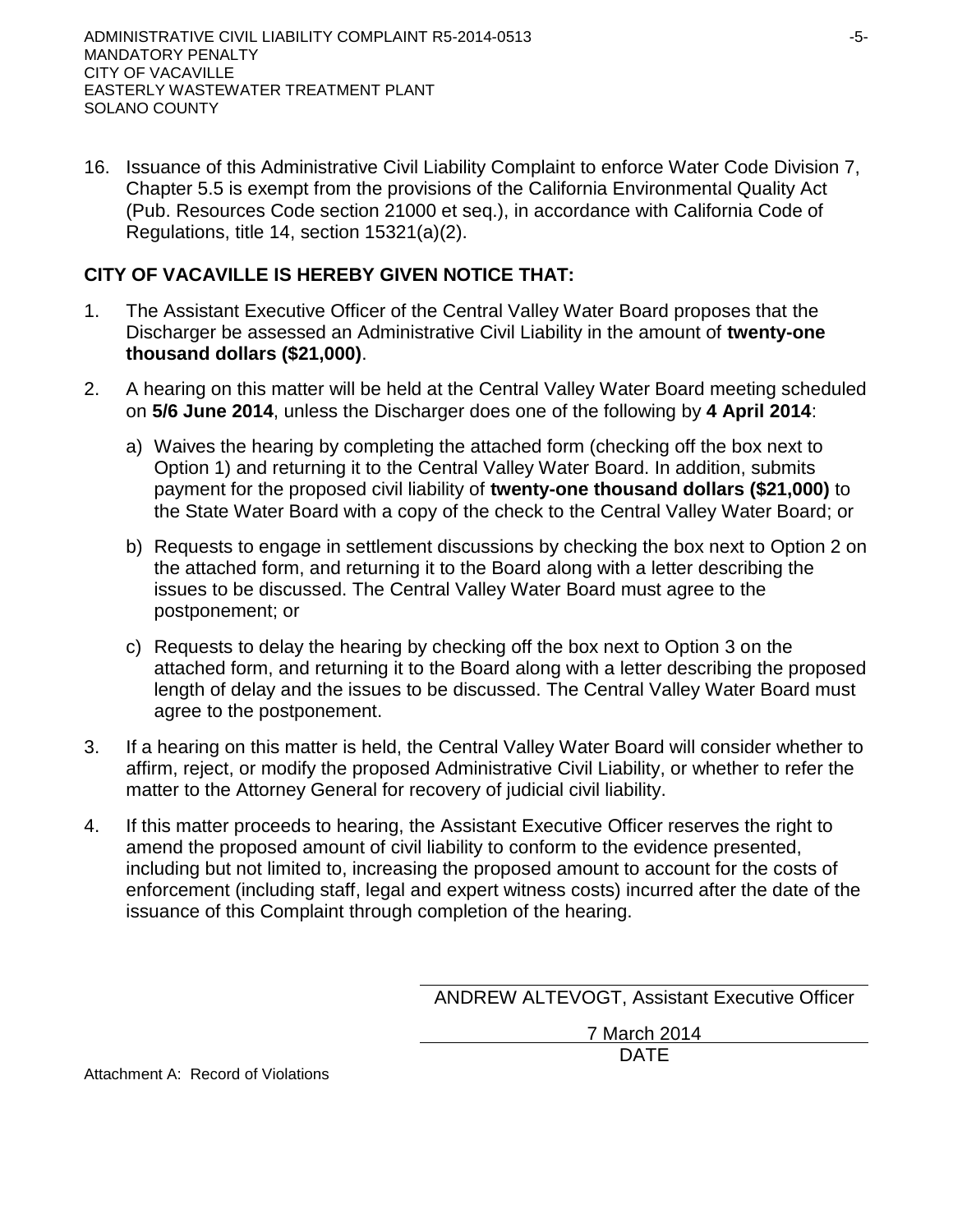#### **WAIVER FORM FOR ADMINISTRATIVE CIVIL LIABILITY COMPLAINT**

By signing this waiver, I affirm and acknowledge the following:

I am duly authorized to represent the City of Vacaville (hereafter Discharger) in connection with Administrative Civil Liability Complaint R5-2014-0513 (hereafter Complaint). I am informed that California Water Code section 13323, subdivision (b), states that, "a hearing before the regional board shall be conducted within 90 days after the party has been served. The person who has been issued a complaint may waive the right to a hearing."

#### **□** *(OPTION 1: Check here if the Discharger waives the hearing requirement and will pay in full.)*

- a. I hereby waive any right the Discharger may have to a hearing before the Central Valley Water Board.
- b. I certify that the Discharger will remit payment for the proposed civil liability in the full amount of **twentyone thousand dollars (\$21,000)** by check that references "ACL Complaint R5-2014-0513" made payable to the *State Water Pollution Cleanup and Abatement Account*. Payment must be received by the State Water Resources Control Board, Accounting Office at PO Box 1888, Sacramento. California, 95812-1888 by **4 April 2014**. The waiver and a copy of the check must be submitted to the Central Valley Water Board at 11020 Sun Center Drive #200, Rancho Cordova California, 95670 by **4 April 2014**.
- c. I understand the payment of the above amount constitutes a proposed settlement of the Complaint, and that any settlement will not become final until after a 30-day public notice and comment period. Should the Central Valley Water Board receive significant new information or comments during this comment period, the Central Valley Water Board's Executive Officer may withdraw the complaint, return payment, and issue a new complaint. I also understand that approval of the settlement will result in the Discharger having waived the right to contest the allegations in the Complaint and the imposition of civil liability.
- d. I understand that payment of the above amount is not a substitute for compliance with applicable laws and that continuing violations of the type alleged in the Complaint may subject the Discharger to further enforcement, including additional civil liability.

**□** *(OPTION 2: Check here if the Discharger waives the 90-day hearing requirement in order to engage in settlement discussions***.)** I hereby waive any right the Discharger may have to a hearing before the Central Valley Water Board within 90 days after service of the complaint, but I reserve the ability to request a hearing in the future. I certify that the Discharger will promptly engage the Central Valley Water Board Prosecution Team in settlement discussions to attempt to resolve the outstanding violation(s). By checking this box, the Discharger requests that the Central Valley Water Board delay the hearing so that the Discharger and the Prosecution Team can discuss settlement. It remains within the discretion of the Central Valley Water Board to agree to delay the hearing. Any proposed settlement is subject to the conditions described above under "Option 1."

**□** *(OPTION 3: Check here if the Discharger waives the 90-day hearing requirement in order to extend the hearing date and/or hearing deadlines. Attach a separate sheet with the amount of additional time requested and the rationale.)* I hereby waive any right the Discharger may have to a hearing before the Central Valley Water Board within 90 days after service of the complaint. By checking this box, the Discharger requests that the Central Valley Water Board delay the hearing and/or hearing deadlines so that the Discharger may have additional time to prepare for the hearing. It remains within the discretion of the Central Valley Water Board to approve the extension.

(Print Name and Title)

(Signature)

(Date)